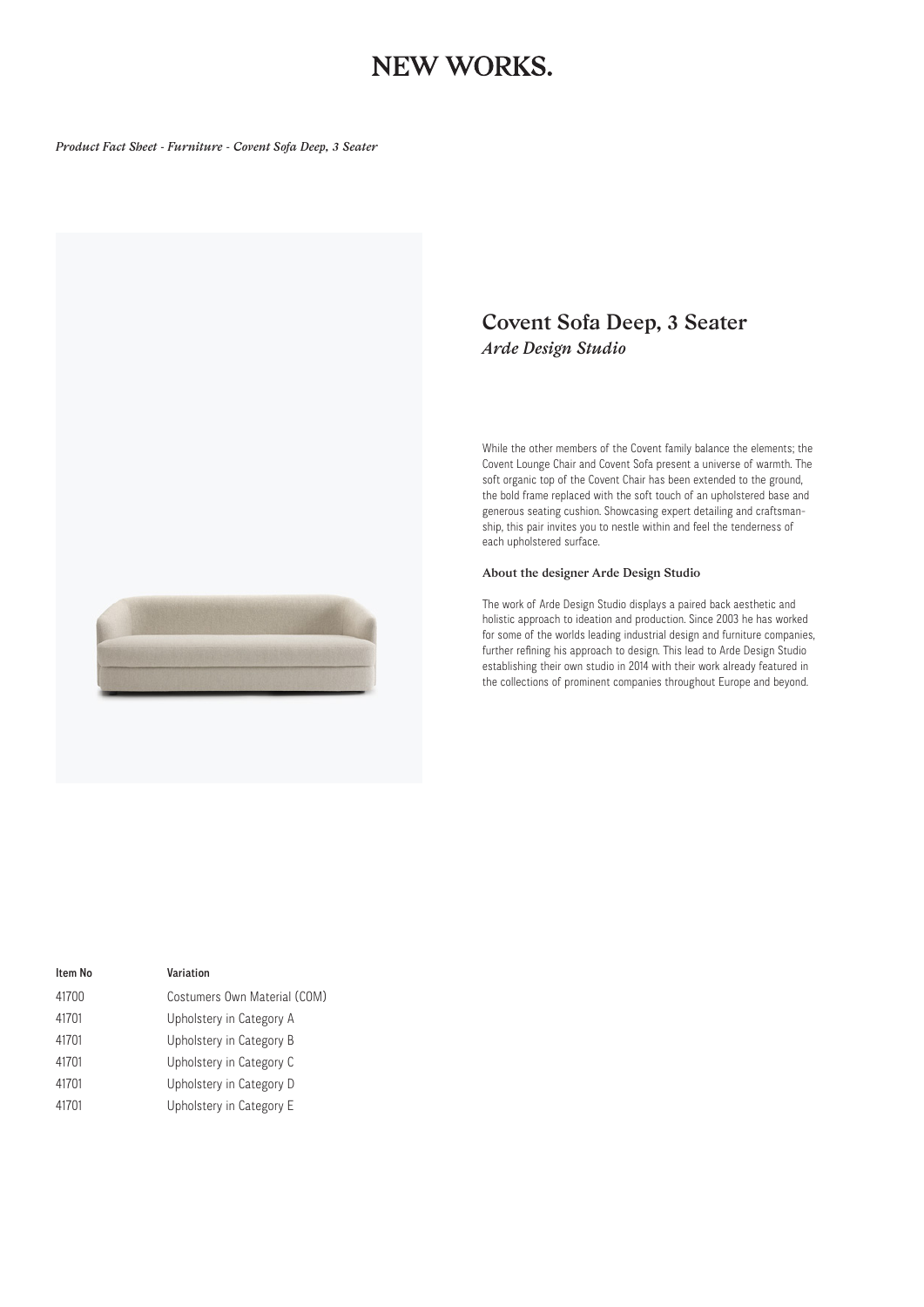# NEW WORKS.

*Product Fact Sheet - Furniture - Covent Sofa Deep, 3 Seater*

# *Specifications*

| <b>Product Name</b>         | Covent Sofa Deep, 3 Seater                                                                |
|-----------------------------|-------------------------------------------------------------------------------------------|
| Designer                    | Arde Design Studio                                                                        |
| Year                        | 2019                                                                                      |
| Category                    | Furniture                                                                                 |
| <b>Type</b>                 | Sofa                                                                                      |
| <b>Material</b>             | Plywood core construction w. Seat and back in high quality foam with selected upholstery. |
| <b>Product Dimensions</b>   | H: 730 x W: 2200 x D:820 mm<br>Seat Height: 420 mm                                        |
| <b>Packaging Dimensions</b> | H: 780 x W: 2250 x D: 870 mm                                                              |
| <b>COM</b>                  | Fabric Requirements 6,4 meter                                                             |
| Delivery time               | 6-8 weeks                                                                                 |
| Country of origin           | Denmark / Lithuania                                                                       |





820 mm